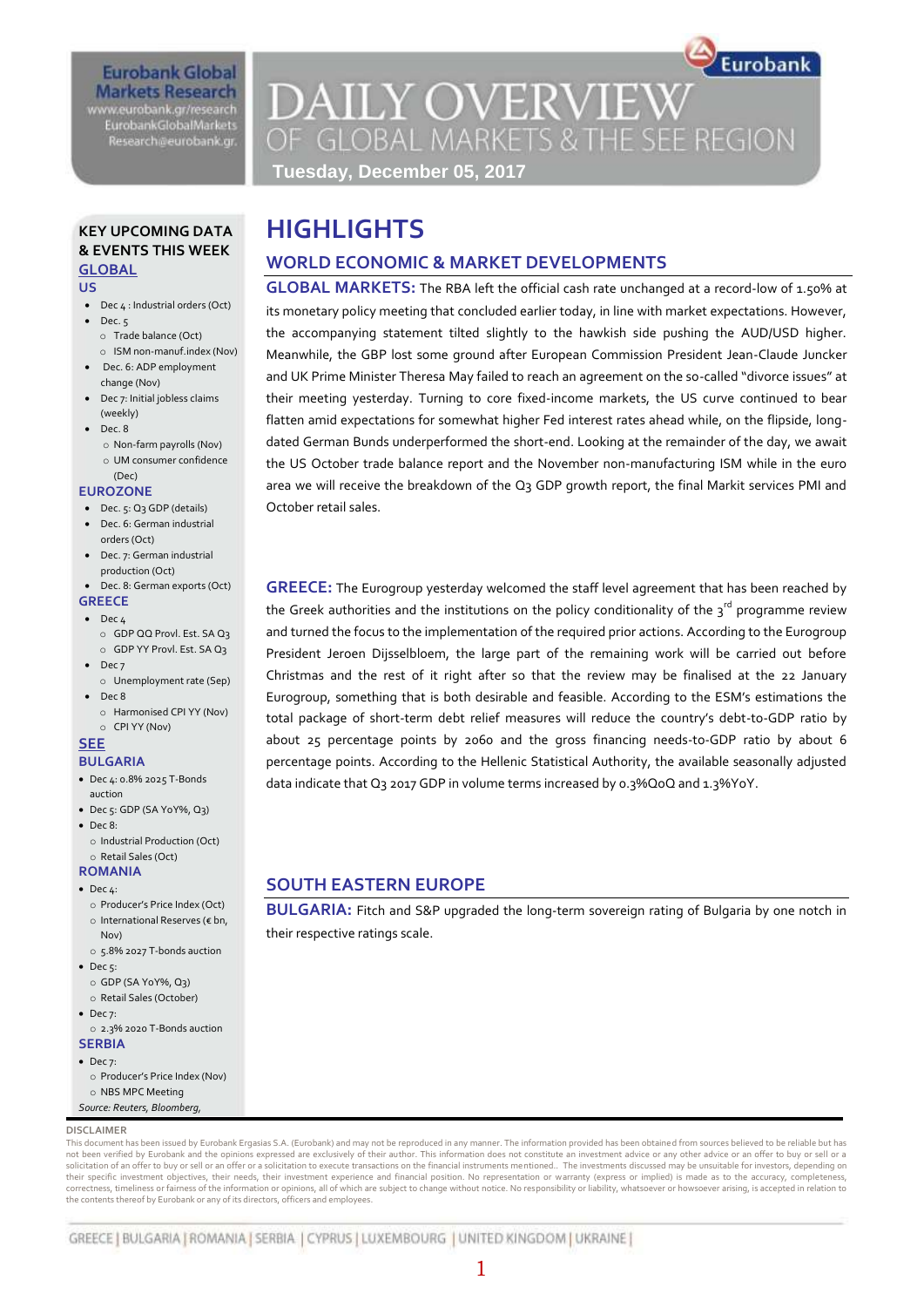# **Eurobank Global Markets Research**

November 14, 2013

December 5, 2017





# **ATHENS GEN. INDEX** 850 700 550 400 Dec 16+<br>Jan-17+

*Source: Reuters, Bloomberg, Eurobank Research*

# **Latest world economic & market developments**

**GLOBAL MARKETS & THE SEE REGION** 

# **GLOBAL MARKETS**

**AILY OVERVIEW** 

**GREECE**

The RBA left the official cash rate unchanged at a record-low of 1.50% at its monetary policy meeting that concluded earlier today, in line with market expectations. However, the accompanying statement tilted slightly to the hawkish side of expectations with the RBA emphasizing the tightening labour market while the language on the exchange rate was slightly softer. In reaction to the above as well as the stronger than expected Australia's October retail sales data released earlier today, the AUD outperformed other major G10 peers hitting a three-week high of 0.7653 against the USD shortly after the conclusion of the RBA meeting. Meanwhile, the EUR/USD was little changed on the day standing at 1.1850/55 in early European trade, within its recent range of 1.1810-1.1960 amid hopes that the two major German political parties will reach an agreement in the coming weeks for the formation of a new grand coalition. Meanwhile, the GBP lost some ground falling to a multisession low of 1.3369 against the USD earlier today after European Commission President Jean-Claude Juncker and UK Prime Minister Theresa May failed to reach an agreement on the so-called "divorce issues" at their meeting yesterday. Speaking to reporters, the European Commission President expressed confidence that a deal could be reached before the December 14-15 EU Council meeting, a development that could open the way for the launch of the second phase of Brexit talks related to a new EU/UK relationship and transitional arrangements. Turning to core fixed-income markets, the US curve continued to bear flatten amid expectations for somewhat higher Fed interest rates ahead while talks in the Senate related to the expiring budget of the current fiscal year on December 8 in order to avoid a possible government shutdown will likely be a yield driver in the very short-term. On the flipside, long-dated German Bunds underperformed the short-end with the 10-yr UST/Bund yield spread widening to 205bps earlier today, the widest in around 6 1/2 months. UK Gilt yields rose on the day across the curve by some 3-5bps following the failure of the UK PM and the EU Commission President to reach a deal.

## [ppetropoulou@eurobank.gr](mailto:ppetropoulou@eurobank.gr)

Eurobank

The Eurogroup yesterday welcomed the staff level agreement that has been reached by the Greek authorities and the institutions on the policy conditionality of the  $3^{rd}$  programme review and turned the focus to the implementation of the required prior actions. According to the Eurogroup President Jeroen Dijsselbloem, the large part of the remaining work will be carried out before Christmas and the rest of it right after so that the review may be finalised at the 22 January Eurogroup, something that is both desirable and feasible. Concerns were raised with regard to the prosecution of HRADF experts from Spain, Italy and Slovakia, which was characterized as an unfortunate development that must be resolved as quickly as possible. With regard to Greece's public debt, the ESM released a statement yesterday announcing that it has successfully implemented the short-term debt relief measures for Greece over the course of 2017. According to the ESM's estimations the total package of short-term debt relief measures will reduce the country's debt-to-GDP ratio by about 25 percentage points by 2060 and the gross financing needs-to-GDP ratio by about 6 percentage points (against the original estimate of 20 percentage points and 5 percentage points respectively over that period). In other news, according to the Hellenic Statistical Authority, the available seasonally adjusted data indicate that Q3 2017 GDP in volume terms increased by 0.3%QoQ and 1.3%YoY. On a quarterly basis, total final consumption decreased by 0.1%, gross fixed capital formation decreased by 6.1%, exports increased by 5.0% driven by a significant increase in services exports by 9.8% and imports increased by 0.4%.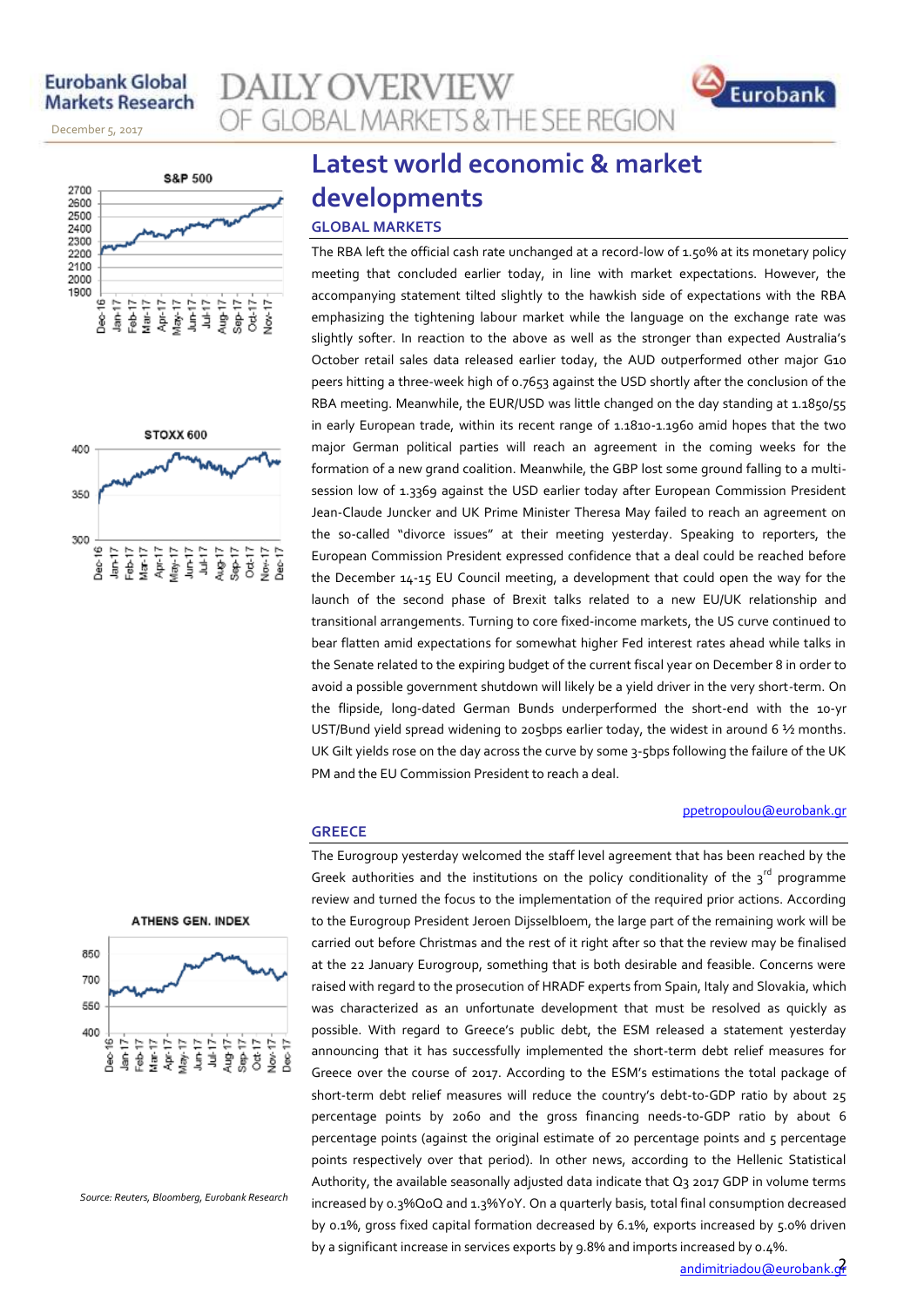# **Eurobank Global Markets Research**

November 14, 2013

December 5, 2017



| <b>BULGARIA: Indicators</b> | 2015   | 2016              | 2017f  |  |  |  |
|-----------------------------|--------|-------------------|--------|--|--|--|
| Real GDP growth %           | 3.6    | 3.4               | 3.6    |  |  |  |
| CPI (pa, yoy %)             | $-0.1$ | -0.8              | 1.6    |  |  |  |
| <b>Budget Balance/GDP*</b>  | $-2.8$ | 1.6               | $-1.3$ |  |  |  |
| Current Account/GDP         | $-0.1$ | 5.4               | 3.5    |  |  |  |
| <b>EUR/BGN</b> (eop)        | 1.9558 |                   |        |  |  |  |
|                             |        | 2016 current 2017 |        |  |  |  |
| Policy Rate (eop)           |        | N/A               |        |  |  |  |

*\* on a cash basis*

*Source: Reuters, Bloomberg, Eurobank Research, National Authorities*

| <b>CYPRUS: Indicators</b>  | 2015           | 2016   | <b>2017f</b> |
|----------------------------|----------------|--------|--------------|
| Real GDP growth %          | 17             | 28     | 3.5          |
| HICP (pa, yoy %)           | $-1.5$         | $-12$  | 1.0          |
| <b>Budget Balance/GDP*</b> | 0 <sub>1</sub> | 04     | 02           |
| Current Account/GDP        | $-3.0$         | $-5.7$ | -59          |
| * FSA 2010                 |                |        |              |

*Source: Reuters, Bloomberg, Eurobank Research, National Authorities*

| <b>ROMANIA: Indicators</b>                     | 2015   | 2016    | <b>2017f</b> |  |  |  |  |  |  |
|------------------------------------------------|--------|---------|--------------|--|--|--|--|--|--|
| Real GDP growth %                              | 3.7    | 48      | 5.5          |  |  |  |  |  |  |
| CPI (pa, yoy %)                                | $-0.6$ | $-1.6$  | 14           |  |  |  |  |  |  |
| Budget Balance/GDP *                           | $-1.9$ | $-24$   | $-37$        |  |  |  |  |  |  |
| Current Account/GDP                            | $-1.1$ | $-22$   | $-3.0$       |  |  |  |  |  |  |
| <b>EUR/RON</b> (eop)                           | 4.48   | 454     | 4.62         |  |  |  |  |  |  |
|                                                | 2016   | current | 2017         |  |  |  |  |  |  |
| Policy Rate (eop)                              | 1.75   | 1.75    | 1.75         |  |  |  |  |  |  |
| * on a cash basis                              |        |         |              |  |  |  |  |  |  |
| Source: Reuters, Bloomberg, Eurobank Research, |        |         |              |  |  |  |  |  |  |
| <b>National Authorities</b>                    |        |         |              |  |  |  |  |  |  |

| <b>SERBIA: Indicators</b> | 2015   | 2016    | 2017f  |
|---------------------------|--------|---------|--------|
| Real GDP growth %         | 0.8    | 2.8     | 2.0    |
| $CPI(pa, yoy \%)$         | 1.4    | 12      | 3.0    |
| <b>Budget Balance/GDP</b> | $-3.7$ | $-1.3$  | $-0.5$ |
| Current Account/GDP       | $-4.7$ | $-4.0$  | $-4.0$ |
| EUR/RSD (eop)             | 121.38 | 123.40  | 120.0  |
|                           | 2016   | current | 2017   |
| Policy Rate (eop)         | 4.00   | 3.50    | 3.50   |
|                           | _ _    |         |        |

*Source: Reuters, Bloomberg, Eurobank Research, National Authorities*



| <b>Credit Ratings</b> |         |       |       |  |  |  |  |  |
|-----------------------|---------|-------|-------|--|--|--|--|--|
| L-T ccy               | Moody's | S&P   | Fitch |  |  |  |  |  |
| <b>SERBIA</b>         | Ba3     | RR-   | RR-   |  |  |  |  |  |
| <b>ROMANIA</b>        | Baa3    | RRR-  | RRR-  |  |  |  |  |  |
| <b>BULGARIA</b>       | Baa2    | $BB+$ | BBB-  |  |  |  |  |  |
| <b>CYPRUS</b>         | R1      | RR+   | RR-   |  |  |  |  |  |

#### *Source: Reuters, Bloomberg, Eurobank Research*

# **Latest economic & market developments in the CESEE region**

## **BULGARIA**

On December 1st, both Fitch and S&P upgraded the long-term sovereign rating of Bulgaria by one notch in their respective ratings scale. More specifically, Fitch upgraded the long-term sovereign rating from BBB- to BBB with a stable outlook. At the same time, Standard and Poor's upgraded the long-term sovereign rating from BB+ to BBB- placing Bulgaria at the investment grade for the first time since December 2014.

According to S&P, the decision reflects primarily the solid improvement in external metrics, the expansion and diversification of the exports base and its' resilience to labor cost growth amid a rise in domestic savings. In turn, the risk of abrupt and material shifts in external financing flows-particularly in FDI investment- has reduced significantly. The solid external performance has strengthened the credit metrics and the economy is now more export driven and less leveraged than previously. At the same time, public financial management has been prudent in further support to the currency board regime. In the S&P view, the stable outlook balances the improved growth prospects and the track record of conservative fiscal policy-unlike many of its CESSE peers- against the potential re-emergence of political instability. The agency tied further positive rating action in the next 24 months upon a further reduction in the banking system's NPL (currently at around 12%) and a strengthening in fiscal performance beyond expectations. Alternatively, if Bulgaria was granted ERM2 access- even though the political hurdle to receive unanimous Euroarea members support is very highthat would further bolster the credibility of the current monetary framework by providing additional external buffers.

On the other hand, Fitch also focused its argumentation for the upgrade on the improvement of the external debt ratios which has led Bulgaria's external metric to outperform the majority of its BBB peers. Moreover, Fitch anticipates the net creditor external position to strengthen further in the medium term and stay above the median of the BBB peers underpinned by strong current account surpluses. The current account surpluses are expected to remain strong at 3.4% in 2017-19 supported by further gains in export competitiveness and diversifying export base. In addition, Fitch stressed that Bulgaria outperforms its peers, both in terms of the projected budget deficits driven by higher expenditure on pension, salaries, defense and social welfare and the general government debt to GDP ratio which will remain below 25% in 2017-2019. Risks are estimated as balanced and may stem from lower absorption of EU structural funds or slow credit growth. Risks stemming from the local banking sector's contingent liabilities have been reduced due to banks' ample capital buffers, high liquidity, stable deposits and moderate profits and mitigate the risks stemming from the high stock of legacy NPLs.

Igkionis@eurobank.gr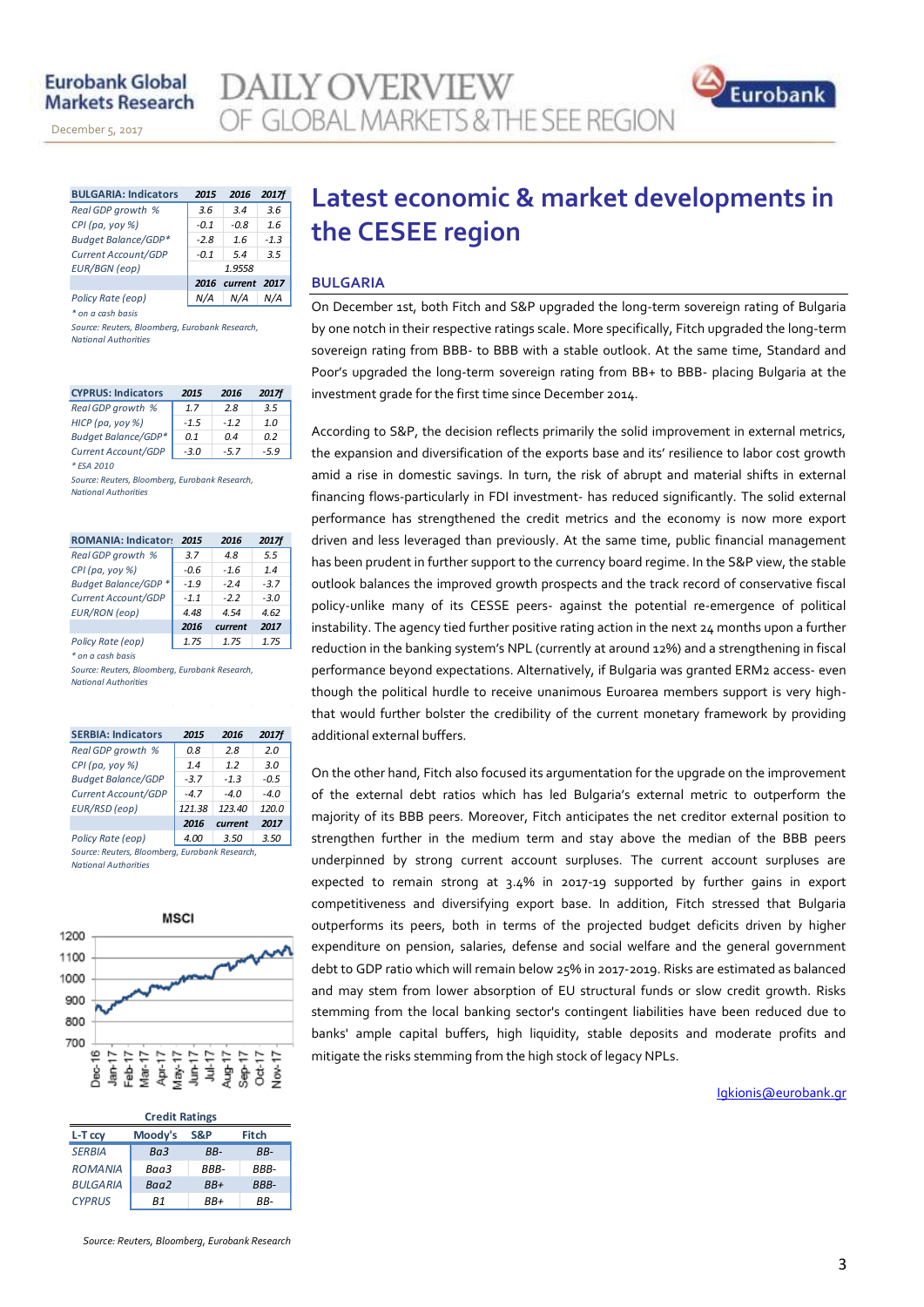# **Eurobank Global Markets Research**

December 5, 2017

**DAILY OVERVIEW**<br>OF GLOBAL MARKETS & THE SEE REGION



# **GLOBAL MARKETS**

November 14, 2013

| <b>GLOBAL MARKETS</b>                |          |         |             |                |                         |         |             |              |                    |              |                 |                    |      |         |             |
|--------------------------------------|----------|---------|-------------|----------------|-------------------------|---------|-------------|--------------|--------------------|--------------|-----------------|--------------------|------|---------|-------------|
| <b>Stock markets</b><br><b>FOREX</b> |          |         |             |                | <b>Government Bonds</b> |         |             |              | <b>Commodities</b> |              |                 |                    |      |         |             |
|                                      | Last     | ΔD      | <b>AYTD</b> |                | Last                    | ΔD      | <b>AYTD</b> | (yields)     | Last               | <b>ADbps</b> | <b>AYTD bps</b> |                    | Last | AD      | <b>AYTD</b> |
| S&P 500                              | 2639.44  | $-0.1%$ | 17.9%       | <b>EUR/USD</b> | 1.1853                  | $-0.1%$ | 12.7%       | $UST - 10vr$ | 2.38               |              | -b.             | GOLD               | 1276 | 0.0%    | 10.7%       |
| Nikkei 225                           | 22622.38 | $-0.4%$ | 18.4%       | GBP/USD        | 1.3423                  | $-0.4%$ | 8.6%        | Bund-10vr    | 0.33               | $-2$         | 12              | <b>BRENT CRUDE</b> | 62   | $-0.3%$ | 9.6%        |
| STOXX 600                            | 386.68   | $-0.2%$ | $7.0\%$     | USD/JPY        | 112.58                  | $-0.2%$ | 3.9%        | $JGB - 10yr$ | 0.05               |              | $\Omega$        | <b>LMEX</b>        | 3206 | $-0.4%$ | 20.5%       |
|                                      |          |         |             |                |                         |         |             |              |                    |              |                 |                    |      |         |             |

# **CESEE MARKETS**

| <b>SERBIA</b>         |                      |                |                  | <b>ROMANIA</b>                             |                  |                     |                    | <b>BULGARIA</b>       |                  |                     |                 |  |
|-----------------------|----------------------|----------------|------------------|--------------------------------------------|------------------|---------------------|--------------------|-----------------------|------------------|---------------------|-----------------|--|
| <b>Money Market</b>   |                      |                |                  | <b>Money Market</b><br><b>Money Market</b> |                  |                     |                    |                       |                  |                     |                 |  |
| <b>BELIBOR</b>        | Last                 | <b>ADbps</b>   | <b>AYTD bps</b>  | <b>ROBOR</b>                               | Last             | <b>ADbps</b>        | <b>AYTD bps</b>    | <b>SOFIBOR</b>        | Last             | <b>ADbps</b>        | <b>∆YTD bps</b> |  |
| T/N                   | 2.52                 | 0              | $-48$            | O/N                                        | 2.09             | -5                  | 153                | <b>LEONIA</b>         | 0.01             | 0                   | 1               |  |
| 1-week                | 2.62                 | 0              | $-55$            | 1-month                                    | 2.18             | $-1$                | 142                | 1-month               | $-0.24$          | $\mathbf{1}$        | $-8$            |  |
| 1-month               | 2.82                 | 0              | $-53$            | 3-month                                    | 2.22             | $\mathbf{1}$        | 132                | 3-month               | $-0.17$          | 0                   | $-10$           |  |
| 3-month               | 3.09                 | 0              | $-38$            | 6-month                                    | 2.35             | 0                   | 124                | 6-month               | $-0.05$          | 0                   | $-13$           |  |
| 6-month               | 3.23                 | 0              | $-43$            | 12-month                                   | 2.4              | 0                   | 115                | 12-month              | 0.32             | $-1$                | -9              |  |
| <b>RS Local Bonds</b> |                      |                |                  | <b>RO Local Bonds</b>                      |                  |                     |                    | <b>BG Local Bonds</b> |                  |                     |                 |  |
|                       | Last                 | <b>ADbps</b>   | <b>∆YTD bps</b>  |                                            | Last             | <b>ADbps</b>        | <b>AYTD bps</b>    | (yields)              | Last             | <b>ADbps</b>        | <b>AYTD bps</b> |  |
| 3Y RSD                | 4.11                 | #N/A N/A       | $-94$            | 3Y RON                                     | 3.45             | 0                   | 193                | 3Y BGN                | $-0.28$          | 1                   | $-43$           |  |
| 5Y RSD                | 4.50                 | 0              | $-85$            | 5Y RON                                     | 3.78             | 0                   | 136                | 5Y BGN                | $-0.05$          | $\overline{a}$      | $-55$           |  |
| 7Y RSD                | 4.89                 | $\mathbf{1}$   | $-74$            | 10Y RON                                    | 4.48             | 0                   | 101                | 10Y BGN               | 0.92             | 0                   | -99             |  |
| <b>RS Eurobonds</b>   |                      |                |                  | <b>RO Eurobonds</b>                        |                  |                     |                    | <b>BG Eurobonds</b>   |                  |                     |                 |  |
|                       | Last                 | <b>ADbps</b>   | ∆YTD bps         |                                            | Last             | <b>ADbps</b>        | <b>AYTD bps</b>    |                       | Last             | <b>ADbps</b>        | <b>∆YTD bps</b> |  |
| USD Feb-20            | 2.95                 | 0              | $-126$           | <b>EUR Oct-25</b>                          | 1.61             | #N/A N/A            | $-52$              | <b>EUR Mar-22</b>     | 0.00             | $-1$                | $-87$           |  |
| USD Nov-24            | 6.03                 | $-31$          | $-23$            | USD Jan-24                                 | 3.01             | 0                   | $-88$              | <b>EUR Sep-24</b>     | 0.01             | $-1$                | $-167$          |  |
|                       |                      |                |                  | <b>CDS</b>                                 |                  |                     |                    |                       |                  |                     |                 |  |
| <b>CDS</b>            | Last                 | <b>ADbps</b>   | ∆YTD bps         |                                            | Last             | <b>ADbps</b>        | <b>AYTD bps</b>    | <b>CDS</b>            | Last             | <b>ADbps</b>        | ∆YTD bps        |  |
| 5-year                | 120                  | $-1$           | $-88$            | 5-year                                     | 96               | 0                   | $-13$              | 5-year                | 92               | $-1$                | -60             |  |
| 10-year               | 162                  | $-1$           | $-93$            | 10-year                                    | 150              | 0                   | $-2$               | 10-year               | 133              | $-1$                | $-61$           |  |
| <b>STOCKS</b>         |                      |                |                  | <b>STOCKS</b>                              |                  |                     |                    | <b>STOCKS</b>         |                  |                     |                 |  |
|                       | Last                 | ΔD             | <b>AYTD</b>      |                                            | Last             | ΔD                  | <b>AYTD</b>        |                       | Last             | ΔD                  | <b>AYTD</b>     |  |
| BELEX15               | 743.1                | $-0.18%$       | 3.59%            | <b>BET</b>                                 | 7793.2           | 0.14%               | 10.00%             | <b>SOFIX</b>          | 667.0            | $-0.39%$            | 13.73%          |  |
| <b>FOREX</b>          |                      |                |                  | <b>FOREX</b>                               |                  |                     |                    | <b>FOREX</b>          |                  |                     |                 |  |
|                       | Last                 | ΔD             | <b>AYTD</b>      |                                            | Last             | ΔD                  | <b>AYTD</b>        |                       | Last             | ΔD                  | <b>AYTD</b>     |  |
| <b>EUR/RSD</b>        | 119.46               | $-0.06%$       | 3.35%            | <b>EUR/RON</b>                             | 4.631            | 0.02%               | $-1.99%$           | USD/BGN               | 1.65             | $-0.10%$            | 12.63%          |  |
|                       | <b>BELEX15</b> Index |                |                  |                                            |                  | <b>BET Index</b>    |                    |                       | SOFIX Index      |                     |                 |  |
| 800                   |                      |                |                  | 9400                                       |                  |                     |                    | 800                   |                  |                     |                 |  |
|                       |                      |                |                  | 8900<br>8400                               |                  |                     |                    | 700                   |                  |                     |                 |  |
| 750                   |                      |                |                  | 7900                                       |                  |                     |                    |                       |                  |                     |                 |  |
| 700                   |                      |                |                  | 7400                                       |                  |                     |                    | 600                   |                  |                     |                 |  |
| 650                   |                      |                |                  | 6900                                       |                  |                     |                    | 500                   |                  |                     |                 |  |
|                       |                      |                |                  | 6400<br>5900                               |                  |                     |                    | 400                   |                  |                     |                 |  |
| 600                   |                      |                |                  |                                            |                  |                     |                    |                       |                  |                     |                 |  |
| Dec-16                | Mar-17               | $J$ un-17      | $Sep-17$         | Dec-16                                     | Feb-17<br>Apr-17 | $J$ un-17<br>Aug-17 | $Oct-17$<br>Dec-17 | Dec-16                | Feb-17<br>Apr-17 | Aug-17<br>$J$ un-17 | $Oct-17$        |  |
|                       |                      |                |                  |                                            |                  |                     |                    |                       |                  |                     |                 |  |
|                       |                      | <b>EUR/RSD</b> |                  |                                            |                  | <b>EUR/RON</b>      |                    |                       | <b>USD/BGN</b>   |                     |                 |  |
| 126                   |                      |                |                  | 4.70                                       |                  |                     |                    | 1.90                  |                  |                     |                 |  |
| 124                   |                      |                |                  | 4.65<br>4.60                               |                  |                     |                    | 1.85                  |                  |                     |                 |  |
| 122                   |                      |                |                  | 4.55                                       |                  |                     |                    | 1.80                  |                  |                     |                 |  |
|                       |                      |                |                  | 4.50                                       |                  |                     |                    | 1.75                  |                  |                     |                 |  |
| 120                   |                      |                |                  | 4.45<br>4.40                               |                  |                     |                    | 1.70<br>1.65          |                  |                     |                 |  |
| 118                   |                      |                |                  | 4.35                                       |                  |                     |                    | 1.60                  |                  |                     |                 |  |
| Dec-16                | $Mar-17$             | $J$ un-17      | Dec-17<br>Sep-17 | Dec-16                                     | Mar-17           | $J$ un-17           | Dec-17<br>Sep-17   | Dec-16                | Mar-17           | $Jun-17$            | Sep-17          |  |
|                       |                      |                |                  |                                            |                  |                     |                    |                       |                  |                     | Dec-17          |  |
|                       |                      |                |                  |                                            |                  |                     |                    |                       |                  |                     |                 |  |

*Source: Reuters, Bloomberg, Eurobank Economic Analysis and Financial Markets Research Data updated as of 12:10 EST*